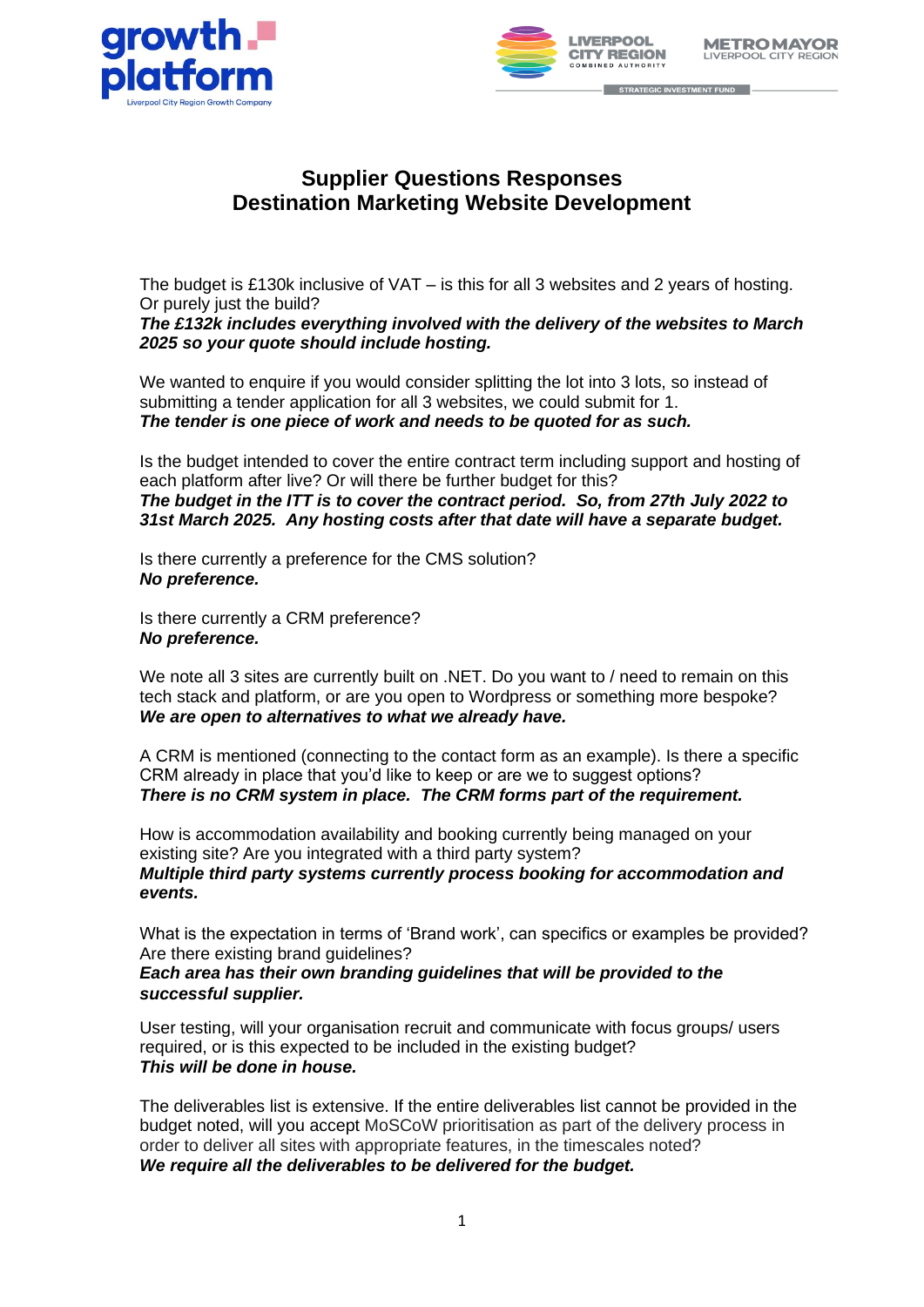



The 10 page limit is noted, however there's a wealth of information that likely needs to be included to support the tender. Can these be added as appendices with the core response limited to 10 pages?

*This limit is set to avoid unnecessarily lengthy proposals being submitted, appendices should form part of your 10 pages.*

Are hosting and ongoing maintenance costs expected to come from the budget noted? *The budget includes all website related expenditure up to March 2025.*

Can you please confirm which CRM and 3rd party applications you are looking to integrate with.

## *This is to be determined as part of the response to the brief.*

Can you confirm what mapping system MerseyTravel/ Mersey rail are using? *This can be confirmed with the successful supplier.*

There are several additional sites mentioned (outside of Liverpool, Wirral & Southports main site) can you confirm the development of them is within this budget or for future projects. If included, please can you list which sites are to be included (southport airshow etc). *Only the websites included in the brief are within this budget.*

Do you have a preference for any CMS platform? Open Source or proprietary? *No preference.*

Is the budget listed in the tender for a 3 year period until 2025 or a per year cost? *£132,000 is the total cost for the contracting period to March 2025.*

Is the budget listed in the tender inclusive of all the software licenses required for this project and the implementation, and support cost over 3 years? Or is it only for implementation and support?

## *The quote should be inclusive of all licences & associated costs.*

Will you buy the required software licenses that are required and recommended by the bidder for implementing this solution or is the bidder supposed to procure this? Who will bear the cost of all the software licenses required? *See above*

Throughout the RFP there is a reference to an integrated CRM. What is the CRM that you use currently?

*CRM is bespoke to the website and also connected to third party software.*

Do you already have a CRM or will you be issuing a tender for this as well? *The CRM forms part of the brief.*

Since you require a payment option on your website for ecommerce and various other bookings – do you already have a partnership/contract with an online payment merchant? *Currently use third party services that use their own payment gateways.*

The software you have listed for marketing - Crowdriff/Stackla for marketing, Data Thistle for aggregating events and Campaign Monitor for automating email campaigns – will this software stack change in the future?

*This software can change.*